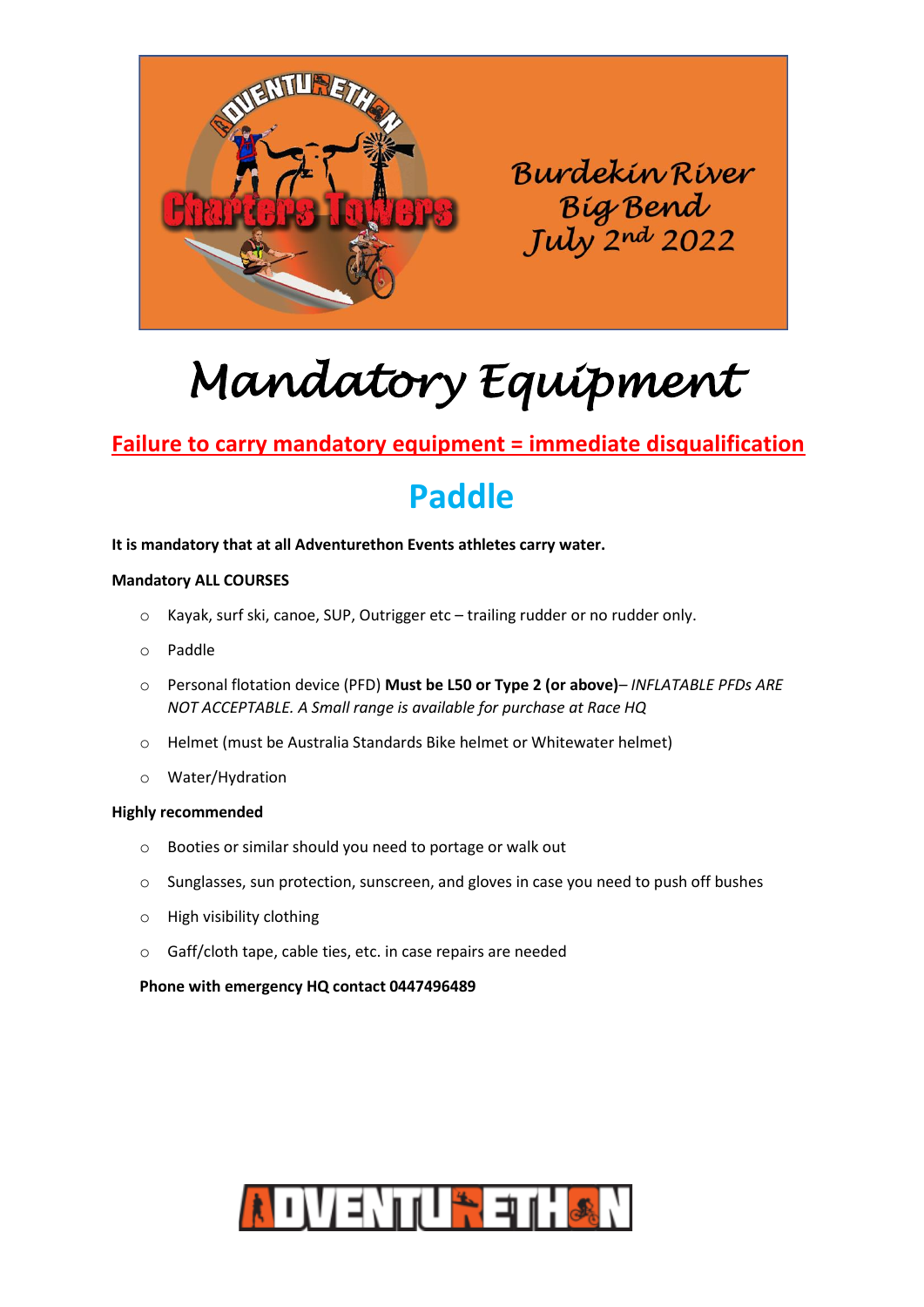

# *Mandatory Equipment*

### **Failure to carry mandatory equipment = immediate disqualification**

## **Run**

#### **It is mandatory that at all Adventurethon Events athletes carry water on them.**

#### **Mandatory ALL COURSES**

- o 2 Compression Bandages or 1 Snake Bandage
- o Water Hydration pack or a race belt/ vest

#### **Highly recommended (all courses)**

- o Electrolytes and Carbohydrates as necessary during the event. Can be gels or as a liquid in a hydration pack
- o Running shoes/ Trail shoes
- o Socks
- o Hat
- o Sunglasses
- o Shin protection (gaiters or long socks)
- o Ankle strapping (if prone to rolling)

**Competitors without the mandatory equipment will be immediately disqualified and not allowed to continue.**

**Phone with emergency HQ contact 0447496489 recommended**